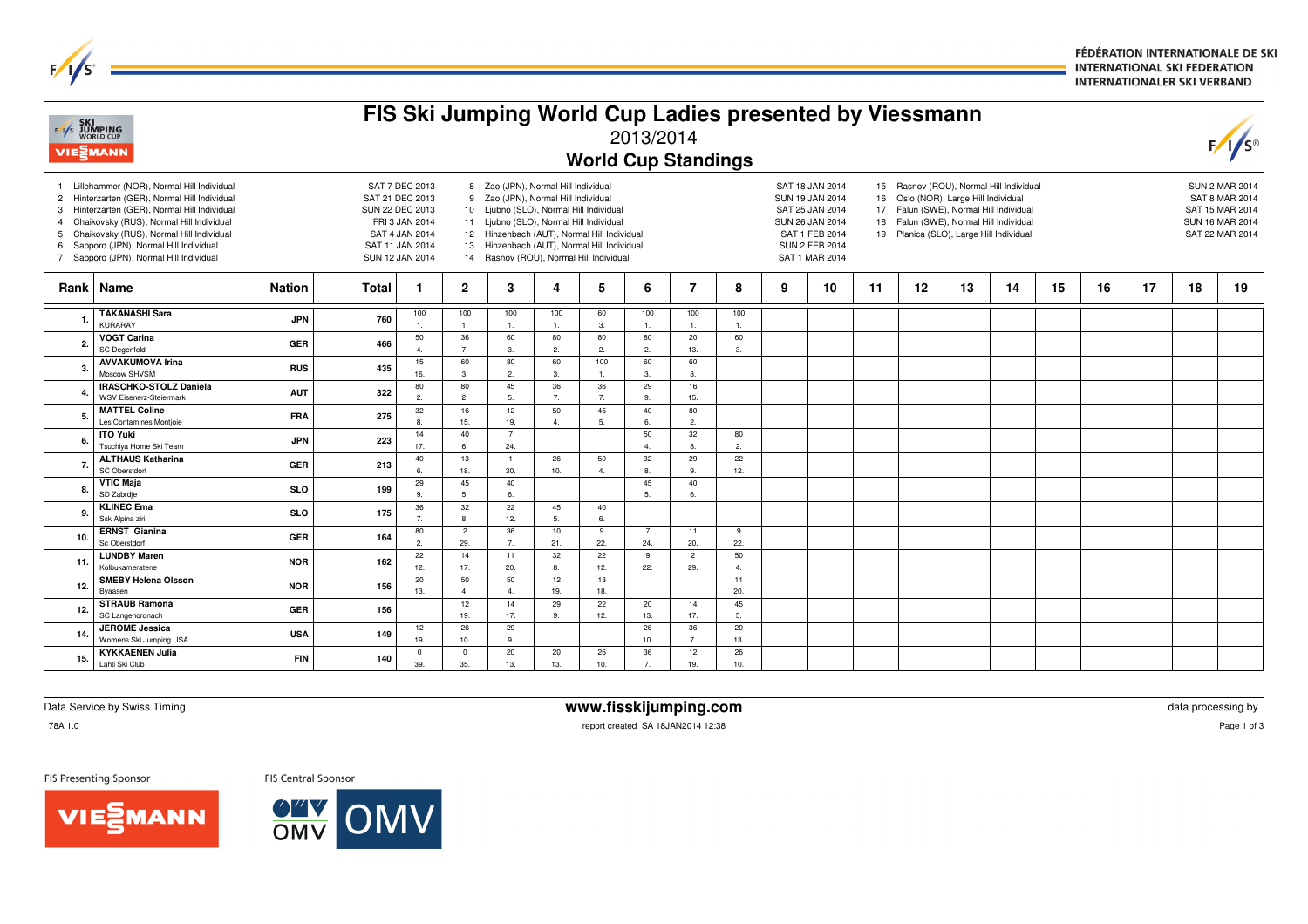

## **FIS Ski Jumping World Cup Ladies presented by Viessmann**

2013/2014

**World Cup Standings**

|     | Rank   Name<br><b>Nation</b>                                            | <b>Total</b> | -1                    | $\mathbf{2}$          | 3                     | 4                     | 5                     | 6                              | 7                     | 8                              | 9 | 10 | 11 | 12 | 13 | 14 | 15 | 16 | 17 | 18 | 19 |
|-----|-------------------------------------------------------------------------|--------------|-----------------------|-----------------------|-----------------------|-----------------------|-----------------------|--------------------------------|-----------------------|--------------------------------|---|----|----|----|----|----|----|----|----|----|----|
| 16. | <b>JAHR Line</b><br><b>NOR</b><br>Vikersund IF                          | 132          | 8<br>23.              | 24.                   | 24<br>11.             | 18<br>14.             | 18<br>14.             | 15<br>16.                      | 24<br>11.             | 18<br>14.                      |   |    |    |    |    |    |    |    |    |    |    |
| 17. | <b>HENRICH Taylor</b><br>CAN<br>Altius Nordic ski club                  | 120          | 26<br>10.             | 22<br>12.             | 32<br>8.              |                       |                       | 16<br>15.                      | $\mathbf 0$<br>36.    | 24<br>11.                      |   |    |    |    |    |    |    |    |    |    |    |
| 18. | <b>CLAIR Julia</b><br><b>FRA</b><br>Xonrupt                             | 115          | 18<br>14.             | 20<br>13.             | 9<br>22.              | 24<br>11.             | 14<br>17.             | 22<br>12.                      | 8<br>23.              |                                |   |    |    |    |    |    |    |    |    |    |    |
| 19. | <b>WINDMUELLER Bigna</b><br>SUI<br>SSC Toggenburg                       | 111          | 10<br>21.             | $^{\circ}$<br>32.     | $\mathbf 0$<br>38.    | 16<br>15.             | 24<br>11.             | 6<br>25.                       | 15<br>16.             | 40<br>6.                       |   |    |    |    |    |    |    |    |    |    |    |
| 20. | <b>LOGAR Eva</b><br><b>SLO</b><br>SD Zabrdje                            | 103          | 13<br>18.             | 18<br>14.             | 13<br>18.             | 13<br>18.             | 32<br>8.              | 11<br>20.                      | $\mathbf{3}$<br>28.   |                                |   |    |    |    |    |    |    |    |    |    |    |
| 21. | <b>TANAKA Atsuko</b><br>CAN<br>Altius Nordic Ski Club                   | 95           | $\mathsf 0$<br>41.    | 9<br>22.              | $\mathbf 0$<br>39.    |                       |                       | 24<br>11.                      | 50<br>4.              | 12<br>19.                      |   |    |    |    |    |    |    |    |    |    |    |
| 22. | <b>RUNGGALDIER Elena</b><br><b>ITA</b><br>GS Fiamme Gialle              | 94           | 16<br>15.             | $^{\circ}$<br>31.     | 15<br>16.             | 14<br>17.             | 18<br>14.             | 14<br>17.                      | $\overline{1}$<br>30. | 16<br>15.                      |   |    |    |    |    |    |    |    |    |    |    |
| 23. | <b>VAN Lindsey</b><br><b>USA</b><br>Womens Ski Jumping USA              | 93           | 9<br>22.              | 29<br>9.              | 10<br>21.             |                       |                       | $\overline{\mathbf{0}}$<br>32. | 45<br>5.              | $\overline{0}$<br>38.          |   |    |    |    |    |    |    |    |    |    |    |
| 24. | POZUN Katja<br><b>SLO</b><br>SK Zagorje                                 | 92           | 5<br>26.              | -5<br>26.             | 26<br>10.             | 22<br>12.             | 29<br>9.              | $5\phantom{.0}$<br>26.         | $\mathbf 0$<br>38.    |                                |   |    |    |    |    |    |    |    |    |    |    |
| 25. | <b>GRAESSLER Ulrike</b><br><b>GER</b><br>VSC Klingenthal                | 91           | $\mathbf{3}$<br>28.   | 10<br>21.             | 8<br>23.              |                       |                       | 12<br>19.                      | 26<br>10.             | 32<br>$\mathbf{8}$             |   |    |    |    |    |    |    |    |    |    |    |
| 26. | <b>INSAM Evelyn</b><br><b>ITA</b><br>G.S. Fiamme Gialle                 | 82           | 11<br>20.             | $^{\circ}$<br>39.     | $\mathbf 0$<br>31.    | 15<br>16.             | 11<br>20.             | $\overline{0}$<br>45.          | 9<br>22.              | 36<br>7.                       |   |    |    |    |    |    |    |    |    |    |    |
| 27. | <b>HAEFELE Anna</b><br><b>GER</b><br>SC Willingen                       | 64           | $\overline{1}$<br>30. | 15<br>16.             | 16<br>15.             | $\mathbf 0$<br>46.    | $\mathbf 0$<br>33.    | 8<br>23.                       | 10<br>21.             | 14<br>17.                      |   |    |    |    |    |    |    |    |    |    |    |
| 28. | <b>DOLEZELOVA Michaela</b><br>CZE<br>TJ Frenstat                        | 63           | $\mathbf{0}$<br>31.   | 24<br>11.             | 18<br>14.             | 6<br>25.              | 10<br>21.             | $\overline{0}$<br>36.          | 5<br>26.              | $\overline{0}$<br>33.          |   |    |    |    |    |    |    |    |    |    |    |
| 29. | <b>ENGER Gyda</b><br><b>NOR</b><br>Hernes IL                            | 58           | $\mathbf 0$<br>32.    | $^{\circ}$<br>36.     | $\mathbf{3}$<br>28.   | 40<br>6.              | 15<br>16.             | $\mathbf 0$<br>35.             | $\mathbf 0$<br>33.    | $\overline{\mathbf{0}}$<br>31. |   |    |    |    |    |    |    |    |    |    |    |
| 30. | SEIFRIEDSBERGER Jacqueline<br><b>AUT</b><br>SC Waldzell-Oberoesterreich | 45           | 45<br>5.              | ngc                   |                       |                       |                       |                                |                       |                                |   |    |    |    |    |    |    |    |    |    |    |
| 31. | <b>WATASE Ayumi</b><br><b>JPN</b><br>Ain Pharmaciez Ski Club            | 43           | $\mathbf 0$<br>45.    | 6<br>25.              | ngc                   | $\overline{0}$<br>37. | 6<br>25.              | $\mathbf 0$<br>33.             | 22<br>12.             | 9<br>22.                       |   |    |    |    |    |    |    |    |    |    |    |
| 31. | <b>JOHNSON Alissa</b><br><b>USA</b><br>Womens Ski Jumping USA           | 43           | $\mathbf 0$<br>37.    | $\blacksquare$<br>30. | $\overline{2}$<br>29. |                       |                       | 18<br>14.                      | 18<br>14.             | $\overline{4}$<br>27.          |   |    |    |    |    |    |    |    |    |    |    |
| 33. | <b>WUERTH Svenja</b><br><b>GER</b><br>SV Baiersbronn                    | 35           | 24<br>11.             | 11<br>20.             | $\mathbf{0}$<br>35.   |                       |                       |                                |                       |                                |   |    |    |    |    |    |    |    |    |    |    |
| 34. | <b>ROGELJ Spela</b><br><b>SLO</b><br>SSK Costella Ilirija               | 34           | $\overline{c}$<br>29. | 8<br>23.              | $\mathbf 0$<br>31.    |                       |                       | 11<br>20.                      | 13<br>18.             |                                |   |    |    |    |    |    |    |    |    |    |    |
| 34. | <b>BOGATAJ Ursa</b><br><b>SLO</b><br>SSK Costella ilirija               | 34           | $\overline{7}$<br>24. | $\overline{4}$<br>27. | $\overline{0}$<br>37. | 11<br>20.             | 12<br>19.             |                                |                       |                                |   |    |    |    |    |    |    |    |    |    |    |
| 36. | <b>IWABUCHI Kaori</b><br><b>JPN</b><br>Matsumoto University             | 30           | nqc                   | $^{\circ}$<br>40.     | nqc                   | $\overline{1}$<br>30. | $\overline{0}$<br>38. | $\overline{0}$<br>37.          | $\overline{0}$<br>32. | 29<br>9.                       |   |    |    |    |    |    |    |    |    |    |    |
| 37. | <b>MALSINER Manuela</b><br><b>ITA</b><br>Ski Club gardena               | 23           | $\mathbf 0$<br>41.    | $\mathbf{0}$<br>48.   | $\overline{0}$<br>44. | 8<br>23.              | $\overline{c}$<br>29. | $\mathbf 0$<br>42.             | 6<br>25.              | - 7<br>24.                     |   |    |    |    |    |    |    |    |    |    |    |

Data Service by Swiss Timing

 $\_78A 1.0$ 

 **www.fisskijumping.com**report created SA 18JAN2014 12:38

 $\mathsf{m}$  data processing by data processing by data  $\mathsf{p}_\mathsf{2002M}$ 

Page 2 of 3

 $F/\sqrt{s}$ 

FIS Presenting Sponsor

**VIESMANN**